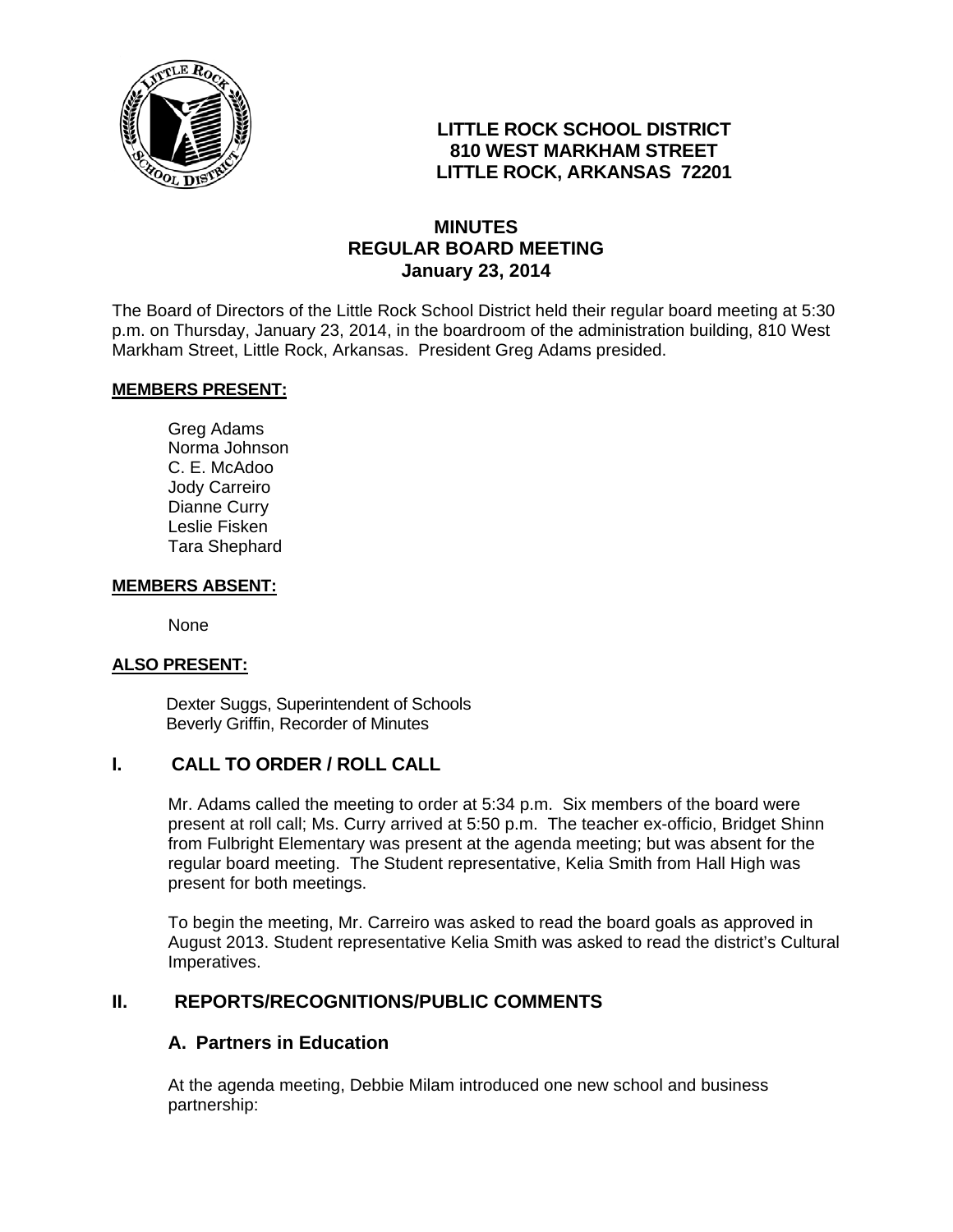**Chicot Primary School**, represented by *Ms. Sherry Chambers, Ms. Amy Cooper, Ms. Jones, and Ms. Maria Romero*, in partnership with **Hola Media Group** represented by *Maura Lozano-Yancy*

Mr. Carreiro made a motion to approve the new partnership; Ms. Fisken seconded the motion and it **carried unanimously**.

### **B. Remarks from Citizens**

**John Walker** addressed the board, and was given additional time by three others who ceded their three minutes to him for his remarks. He stated the board must live with the decisions they make or they must change their decisions. He believes bad choices are being made, and he was critical of the board for choosing the current superintendent. He said the superintendent had a "lack of credentials and a lack of credibility." He made remarks regarding the Indianapolis school district and contended it was a "failing school district." "Those in the inner circle of the current superintendent have no credentials or track record of success."

### **C. Donations of Property**

The student ex officio Kelia Smith read the list of recent donations to the district. Ms. Curry made a motion to accept the donations. Ms. Fisken seconded the motion and it **carried unanimously**. The donations are listed in the following chart:

| <b>SCHOOL/DEPARTMENT</b>                        | <b>ITEM</b>                                                                        | <b>DONO</b>                                          |
|-------------------------------------------------|------------------------------------------------------------------------------------|------------------------------------------------------|
| Central High School                             | \$150.00 cash to the Baseball<br>Team                                              | Robert H. Adams of<br><b>UALR</b>                    |
| Central High School                             | \$150.00 cash to the Baseball<br>Team                                              | Emily Passini                                        |
| Central High School                             | \$100.00 cash to the Baseball<br>Team                                              | James H. and Patricia<br><b>Bates Abraham</b>        |
| Central High School                             | \$300.00 cash to the Baseball<br>Team                                              | Stuart's Brake Shop #2                               |
| <b>Forest Heights Middle</b><br>School          | 20-\$50 gift cards total value<br>\$1000.00 for teachers and student<br>incentives | Keith Saveall of Wal-<br>Mart Neighborhood<br>Market |
| Pulaski Heights Middle                          | \$150.00 cash to Band                                                              | Donald and Audrey                                    |
| School                                          | Program and \$150.00 to<br>Dance Program                                           | Evans                                                |
| <b>LRSD</b>                                     | Property at 1619 South<br>Maple St. Little Rock, AR<br>72204                       | Wells Fargo Bank, N.A.                               |
| Metropolitan Career-<br><b>Technical Center</b> | \$75.00 gift card to the Skills Fest                                               | Wal-Mart                                             |
|                                                 | \$1,000,00 cash to the Skills Fest                                                 | Cameron                                              |

#### **DONATIONS**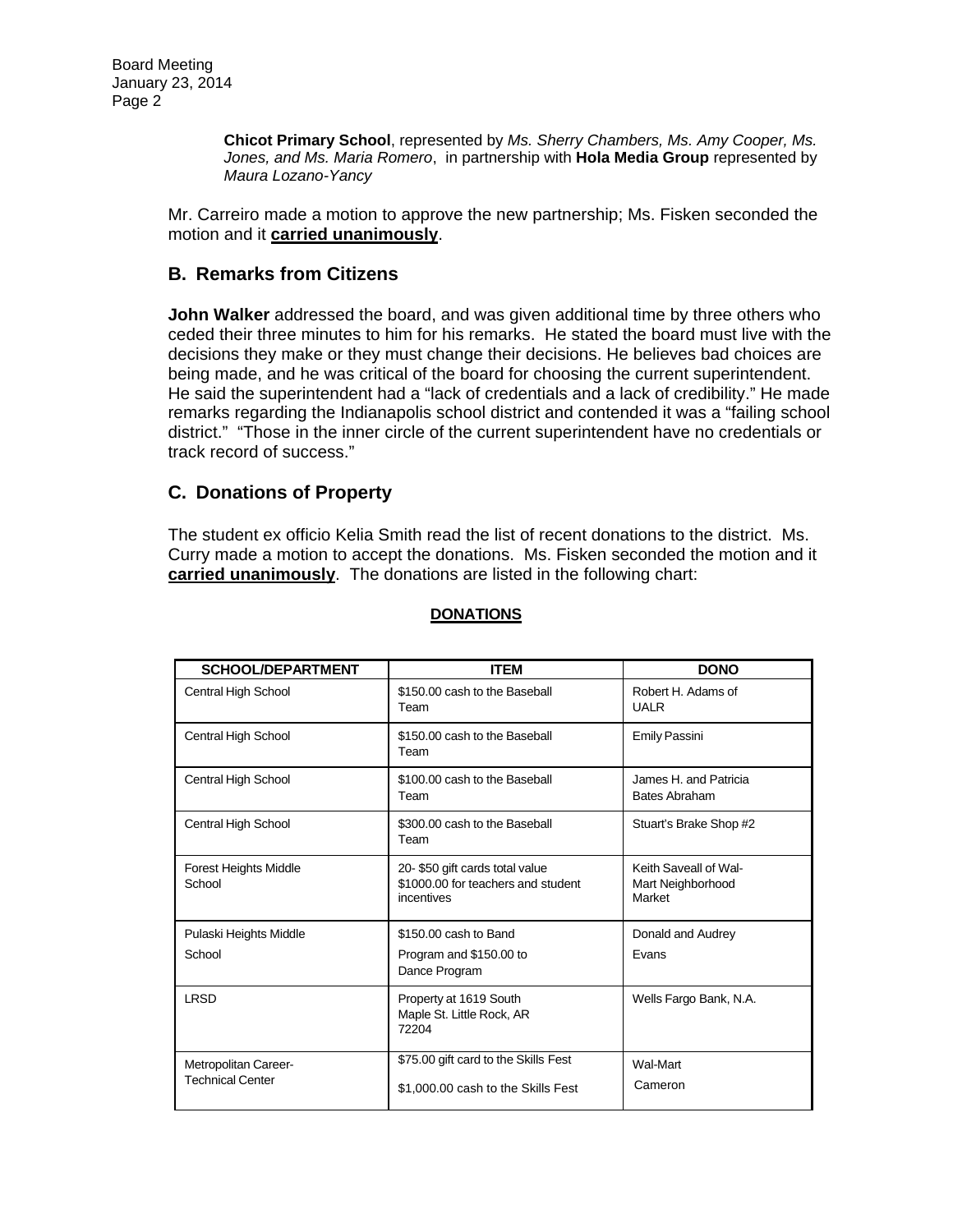### **D. Little Rock PTA Council**

Beverly Broadnax Thrasher, first vice president of LRPTA Council, greeted the board and reminded the audience of the upcoming American Education Week and Founders Day events.

## **E. Little Rock Education Association**

Cathy Kohler urged the board to support the contract agreement with transportation employees when it comes to the board for approval. She read a prepared statement regarding the history of the schools in Little Rock.

# **IV. REPORTS AND COMMUNICATIONS**

# **A. Remarks from Board Members**

Mr. McAdoo greeted the audience and stated the board was here to serve and be inclusive of all children. He discussed the past and encouraged everyone to make sure you are making a difference by encouraging positive relationships within the LRSD.

Mr. McAdoo then asked to make a privileged motion to go into an executive session. Ms. Johnson seconded the motion. Mr. Adams ruled it out of order, and asked for clarification on the appropriate use of the executive session from our attorneys.

Ms. Fisken expressed appreciation for district employees who work hard to make the district operate smoothly. She especially commended the district's athletics programs and the coaches who work with the students and others who make the athletic programs work.

Ms. Curry welcomed the audience and then offered a motion to adjourn. Mr. McAdoo seconded the motion. After a brief discussion, Ms. Curry and Mr. McAdoo withdrew their motions.

Mr. Eddings provided guidance on the appropriate use of executive sessions for specific personnel reasons. The motion must be specific as to employment, appointment, demotion or resignation of any public official or employee. The purpose of the session has to be specified by the motion.

Mr. McAdoo made a motion to convene an executive session to discuss a "personnel matter of demotion." Ms. Curry seconded the motion, and it **passed 4-3**, with Mr. Adams, Mr. Carreiro, and Ms. Fisken voting no.

The executive session convened at 6:13 p.m. The board returned at 7:15 p.m. and reported no action was taken.

Students who were waiting to make a presentation from the STAND Anti-bullying committee left the meeting at 7:00. Their report will be presented at the February agenda meeting.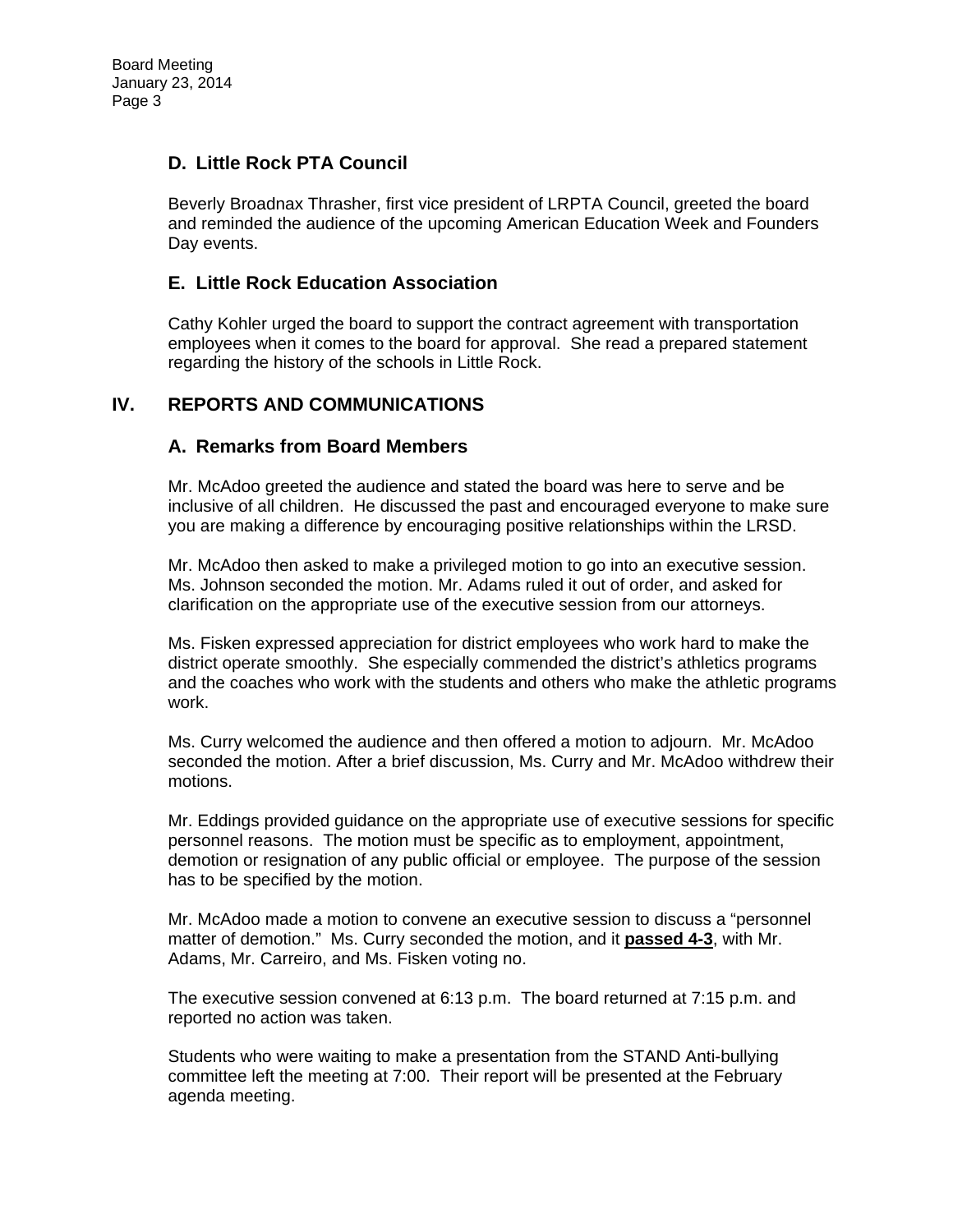Mr. Adams reminded the audience that fifty years ago civil rights legislation was passed to ensure sustainable changes in education. In a large, multiracial, multicultural organization it is a challenge to function smoothly with such wide ranging diversity. There has been a history of injustice and neglect, and we are trying to do something here that has not been done before. There will be conflicts, and disagreements, there will be passionate arguments, and sometimes difficulty. But it is our job to try to do the best we possibly can, achieve something new, and move forward.

# **B. Legal Update**

Mr. Eddings provided a list of all cases currently in litigation. Board members were asked to contact Mr. Eddings or Mr. Heller if they had any questions.

Mr. Heller also reported that, as agreed to in the desegregation settlement, he filed a motion to withdraw the charter school appeal in the Eighth circuit court.

He also reported briefly on the efforts underway to develop defined agreements which will allow legal transfers for students in Pulaski County. Discussions are underway and Dr. Suggs is convening a meeting next week to determine the best way to facilitate the 30 legal transfers from each district as specified in the settlement. There are also discussions as to how we can expand the number of students who could come into the LRSD or remain in the LRSD if they are already attending one of the magnet schools.

### **C. Annual Report from the LRSD Anti-Bullying Committee: STAND Committee**

The report from the STAND Committee was tabled for February.

### **D. Magnet School Program Update**

At the agenda meeting, Dr. Sadie Mitchell provided a report on the elementary interdistrict magnet programs. She acknowledged Donna Creer for her years of hard work and involvement in the development of the magnet school program in Little Rock. Ms. Creer passed away last year.

Pamela Smith provided an overview of the secondary magnet programs and introduced individuals from the magnet schools.

### **E. Update: Community Truancy Board Annual Report**

Angelia Tolbert, a member of the LRSD Community Truancy Board, provided the committee's annual report. They meet on the third Thursday of each month, at 11:30 a.m. She thanked Dr. Fields and Mr. Merritt for the administrative support they provide to the committee.

In addition to the LRSD, there are numerous partners on the CTB, including the City of Little Rock, juvenile justice system judges and mental health providers. The City of Little Rock is providing financial support for some of the initiatives, including street signs publicizing the Truancy Hotline and other city-wide efforts in support of the prevention of truancy. Ms. Tolbert noted that Mr. Becker also assists the CTB and is helping to identify sites for installation of the street signs.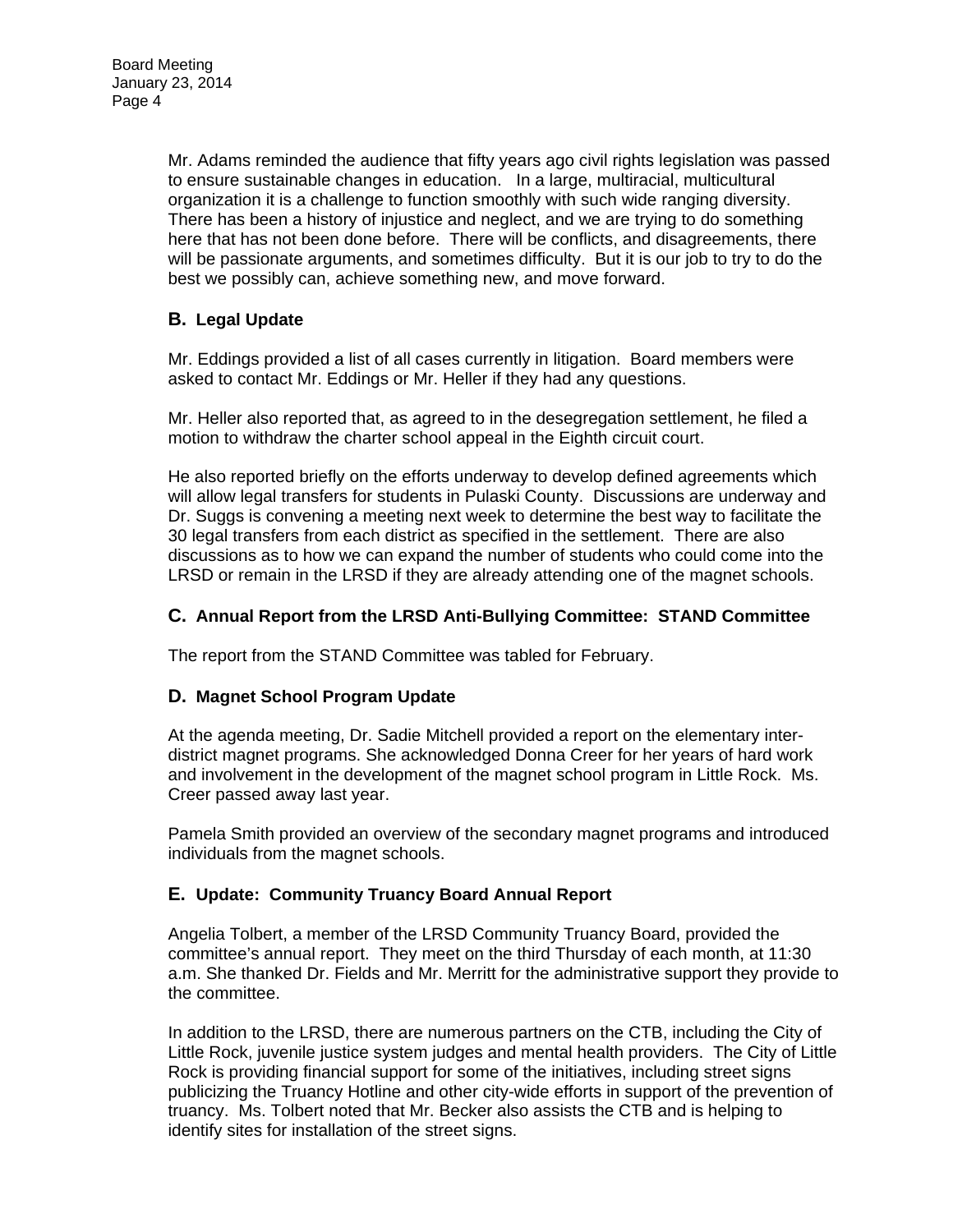As of December 2013, 375 truancy referrals were made to the city attorney's office. At the high school level there were 188 referrals, with 52 being from Hamilton Learning Academy. Thirty six referrals were made at the middle level, and 101 were received from the elementary level.

### **F. Update: Facilities Review – Fanney Howey**

Ed Schmidt provided an overview of the facilities review progress, and provided examples of feedback received from principals, students and parents. Troy Glover reported briefly regarding the development of the facilities review website, which will be linked to the LRSD website.

### **G. Update: Forest Heights and Geyer Springs Transformation Committee Report**

The committee had no report, but Dr. Mitchell was present to respond to questions.

Ms. Johnson asked for information on the students who have recently been in news reports to see if they had excessive absences or truancies, and how they were performing in school.

Ms. Johnson also asked for information on the schools providing meals in the summer and whether some learning opportunities could also be provided when they come in for the free breakfast or lunch.

Information was requested on the schools that had at one time operated year-round in the LRSD. Dr. Mitchell briefly reported on Stephens, Woodruff and Mabelvale Elementary Schools. In addition, more formal reports were to be provided in the board's weekly update.

Mr. McAdoo asked if the Fanney-Howey group had evaluated Forest Heights to ensure it was suitable for teaching younger elementary aged students. That information will be included in their facilities review.

Mr. Adams had questions regarding staffing for Forest Heights. The positions will be posted, and all staff members will be considered "displaced." None of them will be unemployed, but the candidates will be screened for the required STEM credentials. Some of the positions will be advertised nationally. Notifications will go out in late February or early March.

The Geyer Springs proposal will be revised and brought back to the Board for action at a special meeting in February.

### **III. CONSENT ITEMS**

Mr. Carreiro made a motion to approve the consent agenda seconded by Ms. Curry. The Personnel section was removed from the consent agenda at the request of the board. The motion **carried unanimously**.

### **A. Minutes**

Minutes from the December 19, 2013 and January 9, 2014 board meetings were provided and approved.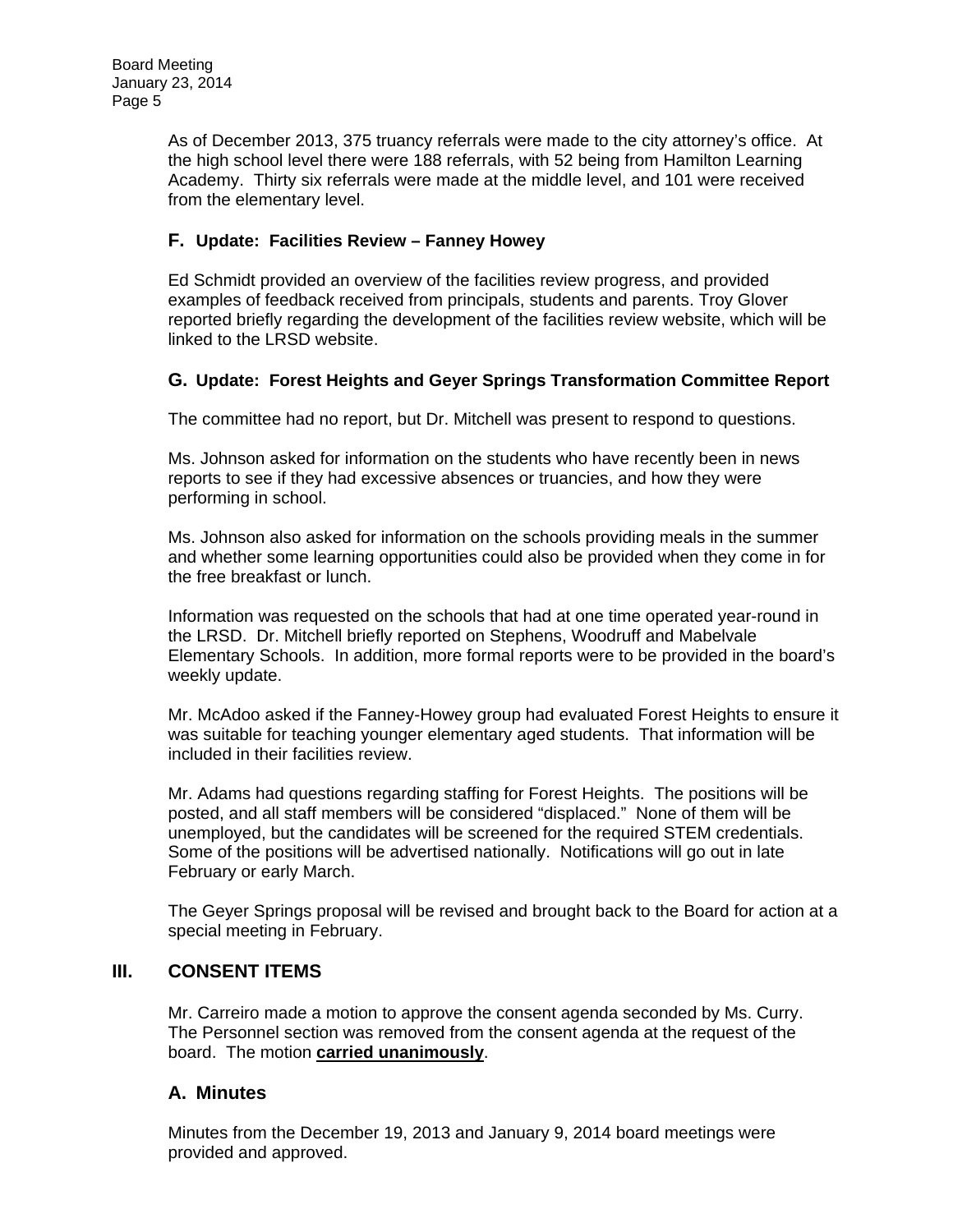### **B. Internal Auditors Report**

Mr. Becker was present to respond to the monthly auditor's report.

### *Removed from the consent agenda:*

#### **C. Personnel Changes**

There was a discussion regarding the positions listed on page 5 of the agenda item, "budget reduction / staff realignment."

Dr. Suggs reported these positions were provided on the agenda as notice for the board. He explained the notification process would be followed before the changes would take place. Mr. Heller responded to questions regarding the notification of employees when there was to be a change in the terms of their contract.

Ms. Curry requested that budget reduction items be presented as a separate document, or asked if a disclaimer could be included with the agenda item. Dr. Suggs agreed to provide that disclaimer.

Mr. Carreiro made a motion to approve the personnel changes in the report listed prior to the budget reductions section. Mr. McAdoo seconded the motion, and it **carried unanimously**.

A separate agenda item was included for the appointment of an interim assistant principal at Hall High School. The administration recommended Yolonda Artis for that position. Mr. Carreiro moved to approve the recommendation. Mr. McAdoo seconded the motion, and it **carried unanimously**.

### **IV. BOARD POLICY AND REGULATIONS REVIEW**

### **A. First Reading: Board of Education Policy GBEBA Staff Dress Code**

Revision of policy GBEBA had been approved on first reading in September 2013, and it was pending second reading approval in October when it was placed on the table for additional review. It was returned to first reading at the request of the board.

Mr. Carreiro moved to approve the policy on first reading with the insertion of wording "working in collaboration with the association." Ms. Curry seconded the motion and it **carried unanimously**.

### **B. First Reading: Board of Education Policy BBBE Unexpired Term Fulfillment / Vacancies**

The administration recommended a revision of a 1999 policy which contained an error as to which governmental entity would be involved in filling any vacancies on the board. Mr. Carreiro moved to approve the revision on first reading; Ms. Johnson seconded the motion. It **carried unanimously**.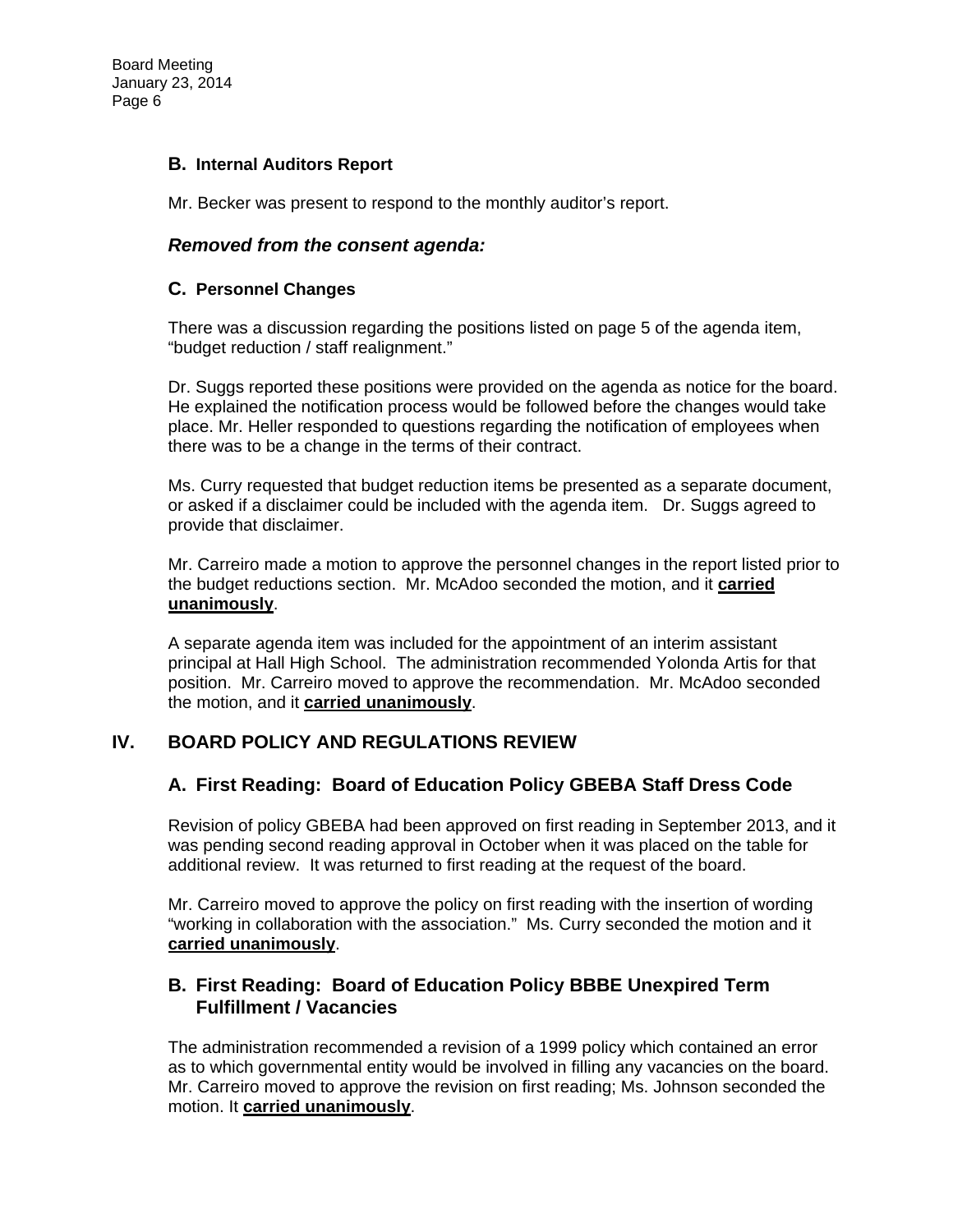# **C. First Reading: Board of Education Policy Revisions: BEB Special School Board Meetings; BEDDB Suspension of Rules of Order; BEDF Voting Method**

The revision of board policy BEDF was a result of a discussion with the Arkansas School Boards Association attorney regarding the declaration of a "majority" vote when establishing a quorum. Mr. Heller requested an opinion of the Arkansas Attorney General. The policies remained on the agenda as tabled for further consideration at a later date.

# **V. EDUCATIONAL SERVICES**

## **A. Arkansas Department of Education – Grant Submission: School Improvement Grant Funds 1003 (g)**

The administration recommended submission of two School Improvement 1003 (g) grants to the Arkansas Department of Education for priority schools Henderson Middle and Baseline Elementary. The school reform model recommended for each site is the "turnaround model" as prescribed by the USDOE.

Dr. Suggs responded to questions from the board regarding the competitive grant and reported only two schools will be selected from 28 applicants. The state will identify the schools which will receive the funding.

Ms. Curry made a motion to approve the submission; Ms. Johnson seconded the motion, and it **carried unanimously**.

# **VI. STUDENT SERVICES**

### **A. Evening Career Center Proposal**

The superintendent recommended approval of a proposal to operate the Evening Career Center on the campus of Metropolitan Vocational-Technical Center. The Director of Career and Technical Education, Cassandra Norman-McGee, briefly described the collaborative efforts between the LRSD and the City of Little Rock. The program is an opportunity for students to become skilled in a vocation after high school. Students up to age 25 will participate. A Career and Technical Education presentation will be made in February.

Mr. Carreiro moved to approve the partnership with the City of Little Rock for the Evening Career Center. Ms. Shephard seconded the motion, and it **carried unanimousl**y.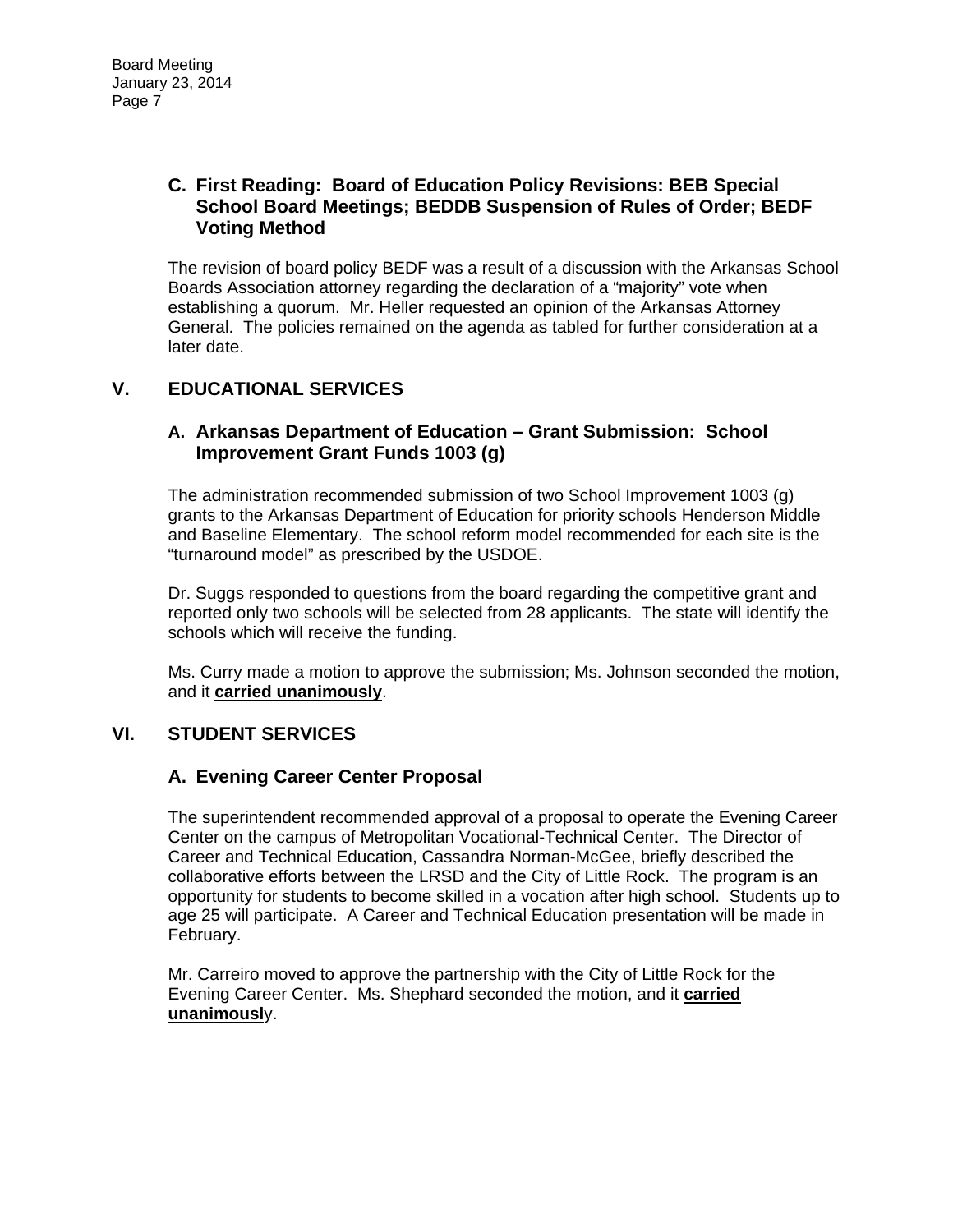# **VII. FINANCE & SUPPORT SERVICES**

### **A. Facilities Master Plan – Fanney Howey**

The contract with Fanney Howey for the completion of the facilities master plan was presented for the board's review and approval. Mr. Carreiro made a motion to approve the contract. Ms. Johnson seconded the motion and it **carried unanimously**.

### **B. Ten-Year Facilities Master Plan**

Act 1426 of 2005 requires each school district to submit a Ten-Year Facilities Master Plan, approved by the Board of Directors bi-annually. The Master Plan identifies potential improvement projects and maintenance and custodial services provided by the District. A copy was provided in the board's conference room, and Mr. Bailey was present to respond to questions. Ms. Fisken made a motion to approve the plan for submission. Ms. Johnson seconded the motion and it **carried unanimously**.

### **C. Budget Update**

Mr. Bailey was present to respond to questions. He and Dr. Suggs will be working on a proposed timeline for budget preparations over the next few weeks, and will provide that to the board when it is complete. Budget worksessions will be held as required.

### **D. Minority and Women Business Enterprise Monthly Report**

The monthly reports from procurement were provided as attachments to the agenda.

### **E. Monthly Financial Statements**

The monthly financial reports were provided as attachments to the agenda.

### **VIII. CLOSING REMARKS**

### **A. Superintendent's Comments**

At the agenda meeting, Dr. Suggs reminded the audience of the importance of reading to their students. He also asked the audience to support the athletic events across the district.

At the conclusion of the board meeting, Dr. Suggs encouraged parents to spend quality time reading with and to their children. He announced there would be an announcement soon regarding an initiative to improve literacy by the conclusion of  $3<sup>rd</sup>$  grade as noted in the board's goals.

### **B. Announcements & Reminders**

Pamela Smith announced an upcoming Instagram competition where students post their photos. Information has gone to the schools, and the winner of the contest will receive a visit from Superintendent Dr. Suggs.